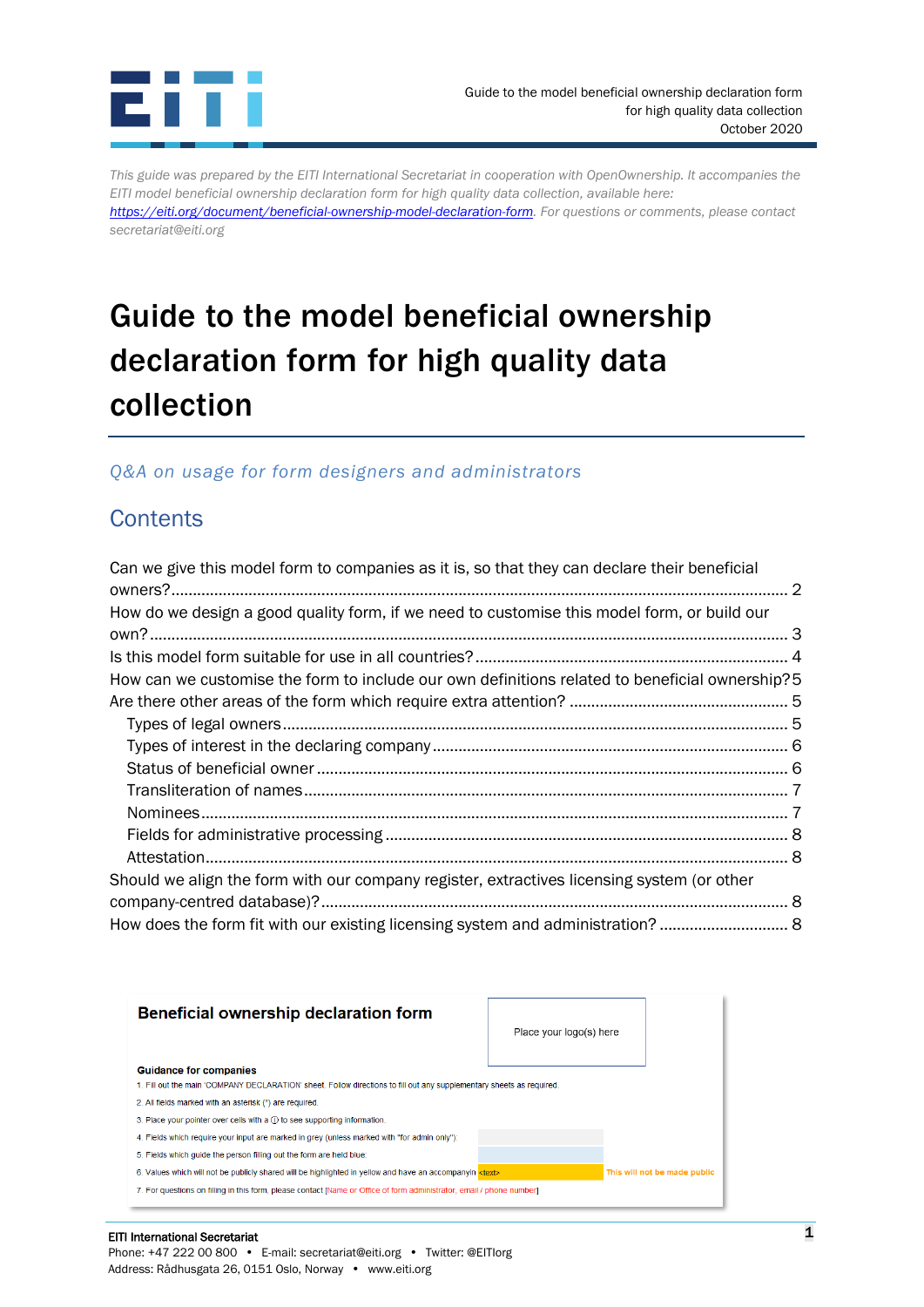### Background

The EITI Standard requires implementing countries to ensure that companies that apply for or hold a participating interest in an oil, gas or mining license or contract in their country disclose their beneficial owners. To support implementers in achieving this, the International Secretariat, together with OpenOwnership, has developed a version of the beneficial ownership declaration form that is suited to collect high quality and structured information.

This is the guide to assist form designers and administrators in adapting or using the form for data collection. It complements the basic beneficial ownership declaration form which has been part of EITI guidance since 2016 for meeting Requirement 2.5 of the EITI Standard.<sup>1</sup>

## <span id="page-1-0"></span>Can we give this model form to companies as it is, so that they can declare their beneficial owners?

The short answer is no. It needs to be adjusted to include the definition of beneficial owner in your country. If possible, it should reference the national legislation mandating the collection of this information. The form would also work better if rendered as an online webform.

The form is designed to show good practice in form design for collecting structured beneficial ownership data to meet EITI Requirement 2.5. Designing a form involves clarifying specific needs, identifying the information you want to work with, and then devising a design that meets your needs and those of people completing the form. This model form provides a robust starting point to collect information as required by the EITI, but it is generic. It needs to be adjusted to fit your country's context.

The form is aligned with the Beneficial Ownership Data Standard.<sup>2</sup> The form's Excel format means it can be shared, edited and commented upon to support discussions around form design. We recommend using the Excel form as the basis for a prototype webform. A custom webform, designed in-country and tested with local firms, will ultimately be best suited for local use. This beneficial ownership declaration form, once customised, can complement existing forms that capture other information about companies, such as those used in a company register. Ideally, if information on companies disclosed via the form already exists in a government system, it would be pre-loaded into the form.

<sup>1</sup> See <https://eiti.org/document/eiti-standard-2019#r2-5> for the requirement in full. And the guide [\(https://eiti.org/beneficial-ownership#eiti-guidance-and-publications-on-beneficial-ownership\)](https://eiti.org/beneficial-ownership#eiti-guidance-and-publications-on-beneficial-ownership) for further guidance on beneficial ownership transparency.

<sup>2</sup> [http://standard.openownership.org/.](http://standard.openownership.org/) The Beneficial Ownership Data Standard (BODS) establishes a common structure for information collected about the real owners and beneficiaries of companies. When data is structured using a common standard, the information ("data") can be more easily shared, verified and used. There is a common understanding of what the different data points represent. Data from different companies and different countries can be combined, visualised and analysed, greatly increasing its value.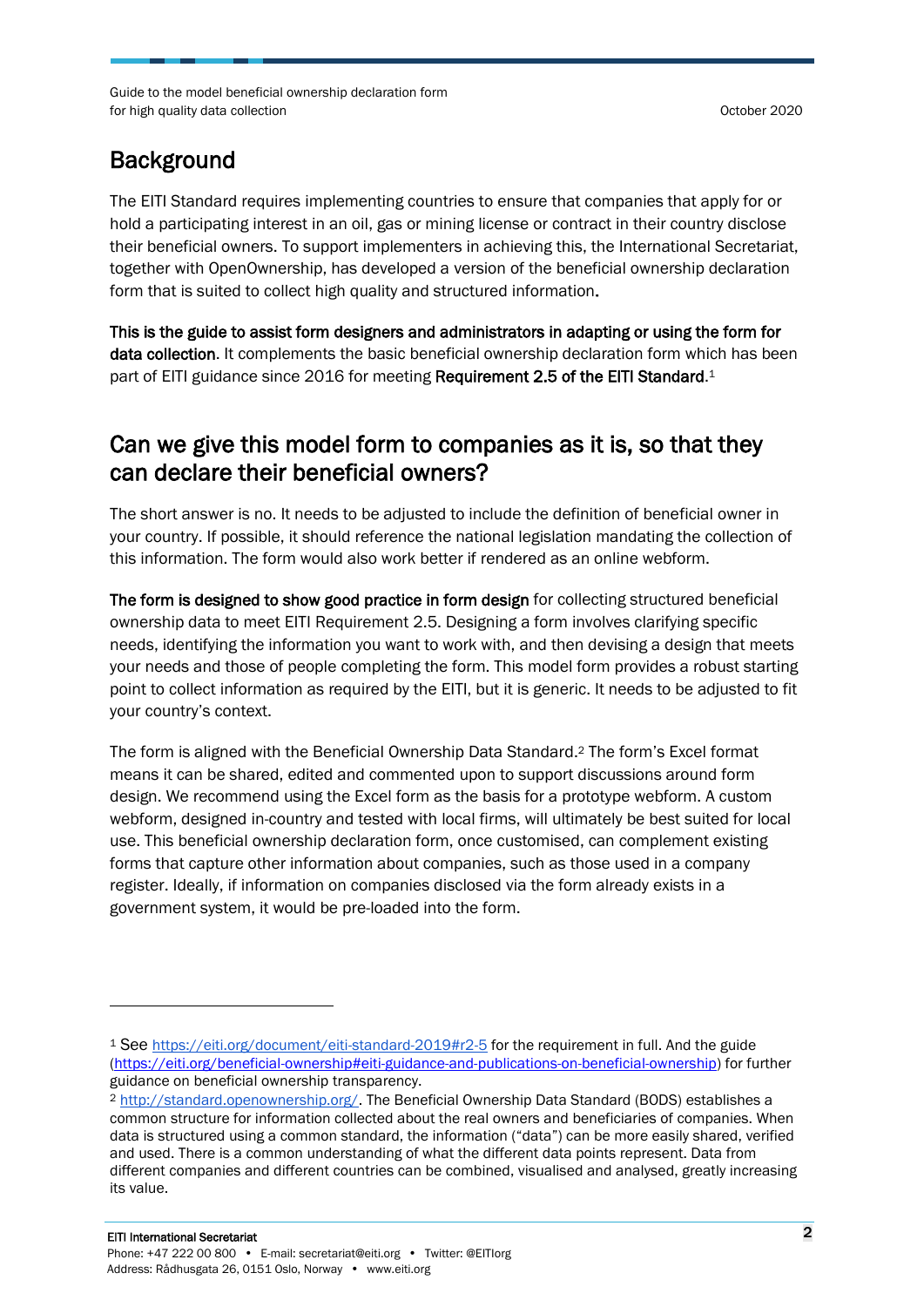Guide to the model beneficial ownership declaration form for high quality data collection  $\overline{a}$  of  $\overline{b}$  october 2020  $\overline{c}$  october 2020

See: [Should we align the form with our company register,](#page-7-2) extractives licensing system (or other [company-centred database\)?](#page-7-2) for further guidance.

### <span id="page-2-0"></span>How do we design a good quality form, if we need to customise this model form, or build our own?

Well-designed forms make it as easy as possible for the people completing the forms to provide accurate and unambiguous information. This reduces the number of accidental errors. Submitting more accurate information becomes easier, while disguising deliberately false information as mistakes becomes harder.

Broadly, once the form is created you should be able to answer 'yes' to the following questions.

- Is it clear what people and companies will fall into the scope of the disclosure process?
- Is the form's structure easy to understand and navigate?
- Is it easy for people to supply good quality data for each field?
- Can form submissions be linked to data in other official databases, so that companies don't have to submit the same information multiple times?

Testing the form with a representative sample of companies will help you re-draft and improve it. It is also recommended to involve government agencies which are potential users of beneficial ownership information to review examples of filled-in forms.

At the design stage, the kinds of features that will help people complete forms are:

- Offering definitions of terminology at the point that people need them.
- Either hiding sections of forms which are not applicable, or providing clear signposting. (For example: "If you answered 'yes' do not complete section C.)
- Using plain language where possible.
- Providing examples where it will aid people's understanding.
- Being clear about the format in which answers are expected. (For example: "Provide dates in DD/MM/YYYY format".)
- Providing selection lists rather than free-text entry where relevant.
- Stating clearly which fields are required and which are optional.
- Stating which information is for internal use only and will not be openly published.

Aside from those general points about form design, there are some specific considerations that you should give to beneficial ownership forms.

First, companies may want to comply with the disclosure requirements but may find it difficult to uncover the information required of them. Forms should provide a way for companies and individuals to declare that they have tried and failed to collect the required information. For example, in the model form a beneficial owner whose details are unknown can be flagged as an 'unknown person' (see the '4(e) Beneficial owner' sheet, part (i)).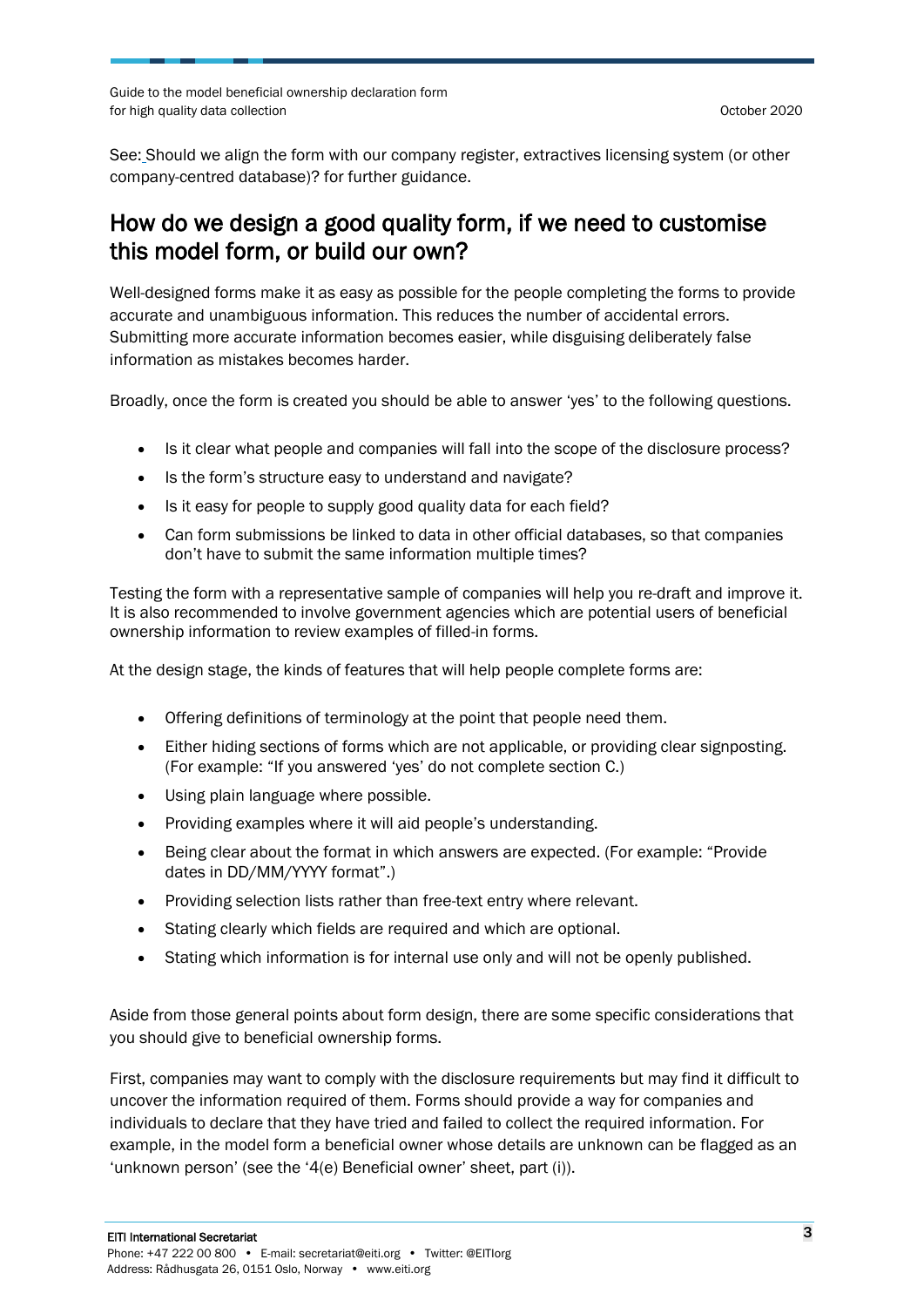Secondly, the form should be designed, or customised, to minimise the collection of information that companies have already submitted to other state or regional systems. See 'Should we align the form with our Company Register (or other company-centred database)?'

## <span id="page-3-0"></span>Is this model form suitable for use in all countries?

The actual information contained in the fields of any completed form depends on:

#### A. Which people and organisations meet the domestically-defined criteria for disclosure.

B. The level of detail required about them and their interests in the declaring organisation.

We have included 'placeholders' in the form for these country-specific definitions. See '[How can](#page-4-0)  [we customise the form to include our own definitions related to beneficial ownership?](#page-4-0)' below.

Thinking about the level of detail disclosed via the form (B), meeting EITI Requirement 2.5 demands that certain fields are included. (For example: name of the beneficial owner, their nationality, and their country of residence.) However, Requirement 2.5 leaves other decisions to the multi-stakeholder group: disclosures "should include [...] details about how ownership or control is exerted"3. Decisions about what these 'details' are have to be made, even when designing a generic form. In this sense, the form reflects an 'artificial' set of policies, regulations and related decisions.

Guided by considerations of what makes for good quality, interoperable data in the field of beneficial ownership, our standard framework requires disclosure of:

- All legal persons (both individuals and companies) which are direct, legal owners of the declaring company, where it is a registered private company.
- Beneficial owners that hold direct and indirect interests in the declaring company.
- Publicly listed companies that hold direct and indirect interests in the declaring company.
- The legal owner(s) via which indirect interests in the declaring company are held.
- Any state ownership and control of the declaring company, whether direct or indirect and independent of any particular definition of 'state-owned enterprise'.

If disclosure requirements in your country are not broadly in line with the above disclosure requirements then this model form might not be the best basis for a prototype.

Also, the form might be easier to use for companies if its structure is redesigned to conform tightly to domestic requirements. For example, the form structure as it stands would not handle well a definition of a 'beneficial owner' which included the managing officials of state-owned enterprises. (The link between the beneficial owner and the relevant state-owned enterprise would not necessarily be collected.)

<sup>3</sup> <https://eiti.org/document/eiti-standard-2019#r2-5>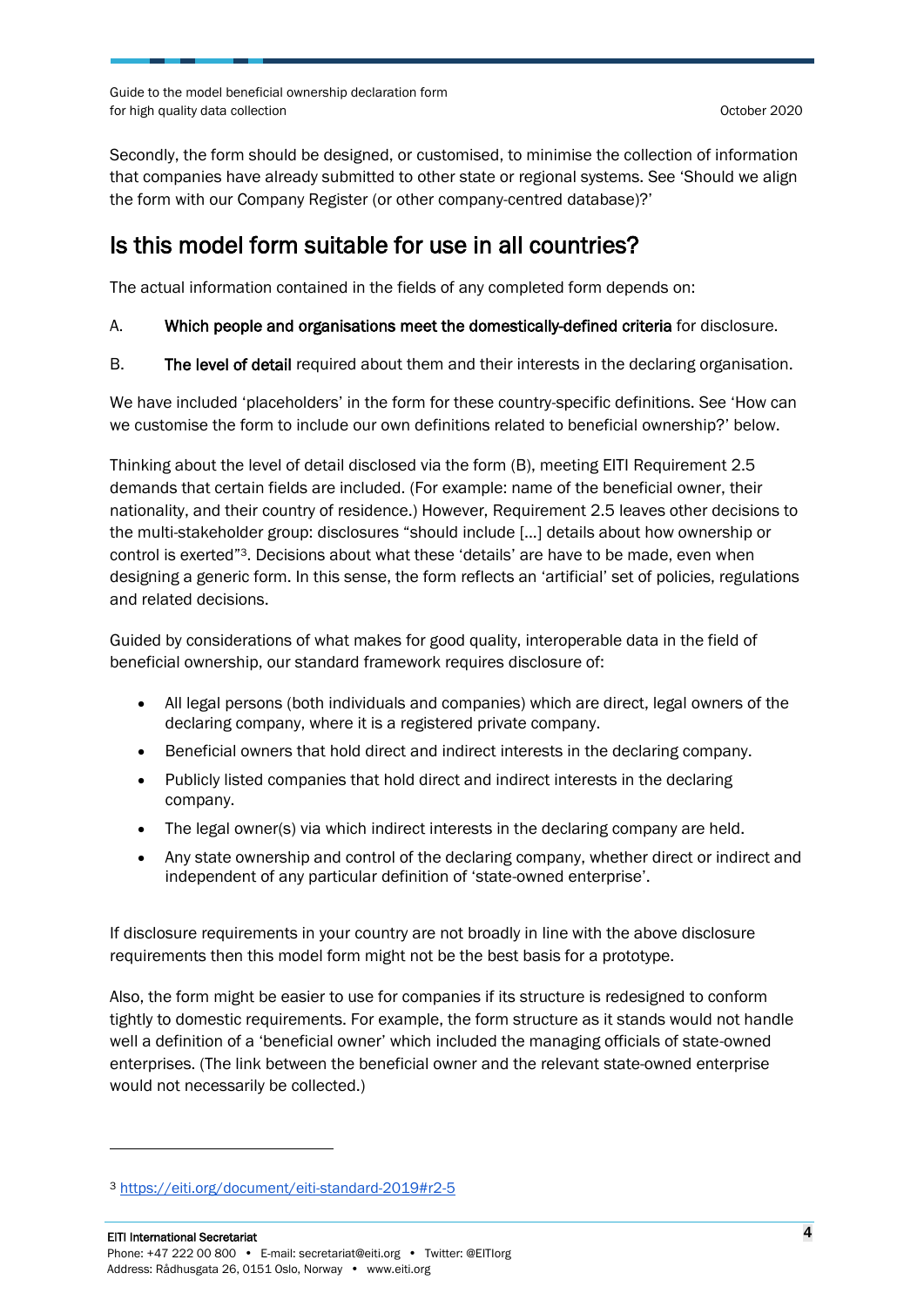## <span id="page-4-0"></span>How can we customise the form to include our own definitions related to beneficial ownership?

If you do want to align the model form with your country's legal or regulatory definitions, there are placeholders for the following:

- The definition of a beneficial owner;
- The definition of a politically exposed person;
- The criteria which make public listed companies with direct or indirect interests in the declaring company disclosable;

The 'Guidance' sheet of the model form has a section aimed at form designers and administrators. It contains pointers to the particular places in the form where the above information should be placed.

Note that there is no placeholder for a local definition of 'state-owned enterprise'; there is a reference to the definition used by the EITI Standard.<sup>4</sup> The form's structure and fields would be dependent on the scope of such a local definition. We have focused instead on collecting good quality information about a state's interests in a declaring company, independent of any particular definition.

### <span id="page-4-1"></span>Are there other areas of the form which require extra attention?

#### <span id="page-4-2"></span>Types of legal owners

In some jurisdictions, legal owners of companies can also be individuals. The form has been designed to consider both individuals and companies as legal owners.

If for your country context, only companies can be legal owners, you are advised to remove the reference to individuals as legal owners on the sheet 'COMPANY DECLARATION', question 4(d), and on the work sheet '4(c) Legal ownership', adjust the title (Legal ownership by companies and individuals) and remove table (ii).

You may also wish to adjust the language used on these sheets so that other legal entities, apart from companies such as trusts, non-government organisations and civil society organisations, are also recorded as legal owners.

<sup>4</sup> See<https://eiti.org/document/eiti-standard-2019#r2-6>2.6) a.i, second paragraph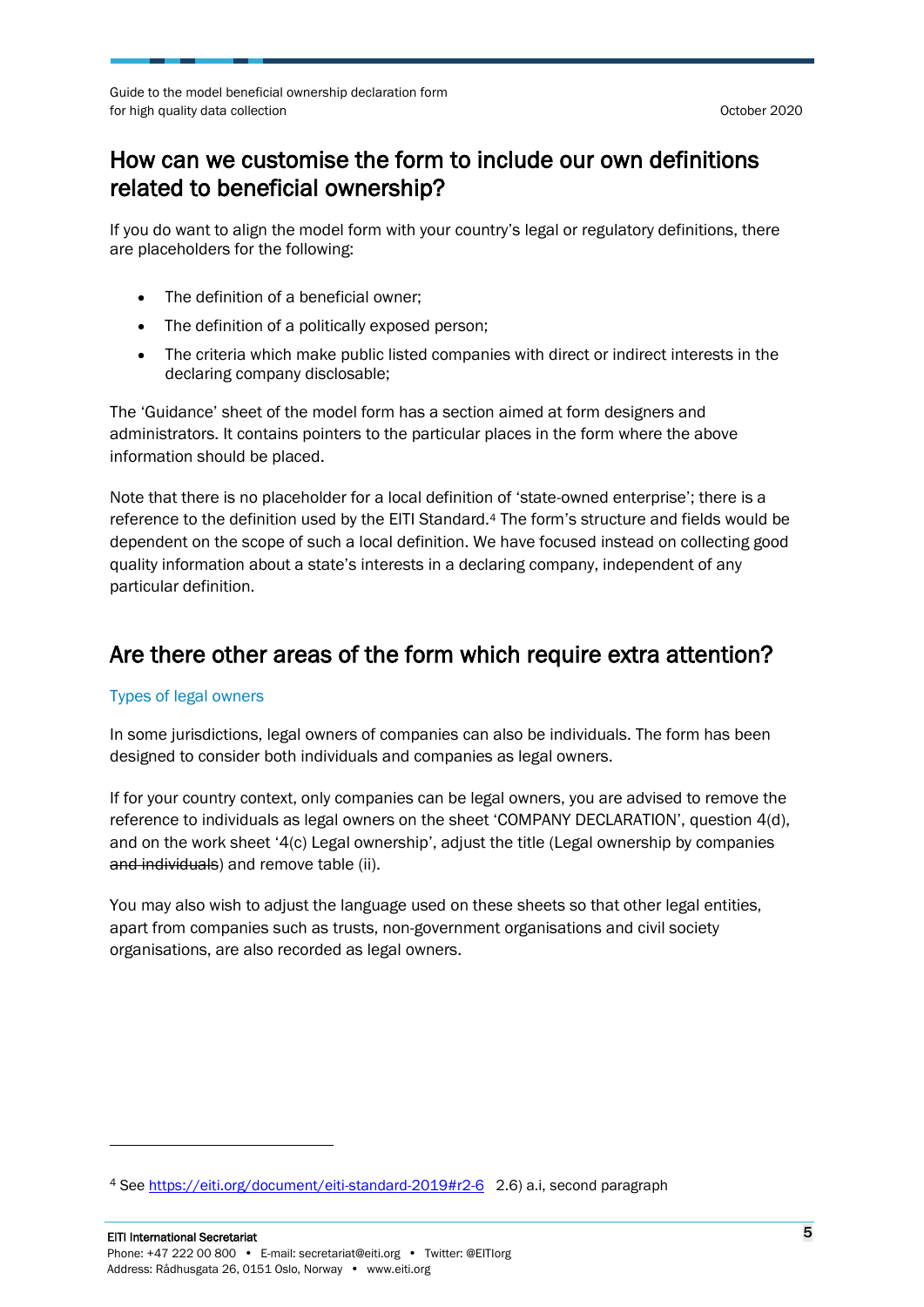#### <span id="page-5-0"></span>Types of interest in the declaring company

As required by the EITI Standard, this form will collect details about how ownership or control is exerted by beneficial owners. Using the Beneficial Ownership Data Standard<sup>5</sup> as a guide, the default list of interests that beneficial owners and others may hold in a firm are:

- Shareholding
- Voting rights
- Appointment of board
- Other influence or control
- Senior managing official
- Rights to surplus assets on dissolution
- Rights to receive profits or income
- Rights granted by contract
- Conditional rights granted by contract

There may be other types of interests which are relevant to the regulatory definitions adopted in your country. The enumeration and description of the particular interests relating to each case of beneficial ownership are a key aspect of the form. The format is repeated for publicly listed companies (sheet 4(d)), beneficial owners (sheet 4(e)) and for state ownership (sheet 7). You should customise this aspect of the form in a way which fits your context and works for the companies which will be making declarations.

#### <span id="page-5-1"></span>Status of beneficial owner

Sheet '4(e) Beneficial Owner' is used to declare who the beneficial owners are of the declaring company, where applicable. The first section of the sheet acknowledges that the identity of beneficial owners may not be retrievable, or that a beneficial owner's identity might be protected (anonymised) under special legal provisions.

The status of the beneficial owner can be:

- Known person,
- Unknown person, or
- Anonymous person

Where the beneficial owner is known and information about them can be supplied, companies will select 'known person'. The details of the person will then be supplied in the fields below.

<sup>5</sup> <http://standard.openownership.org/>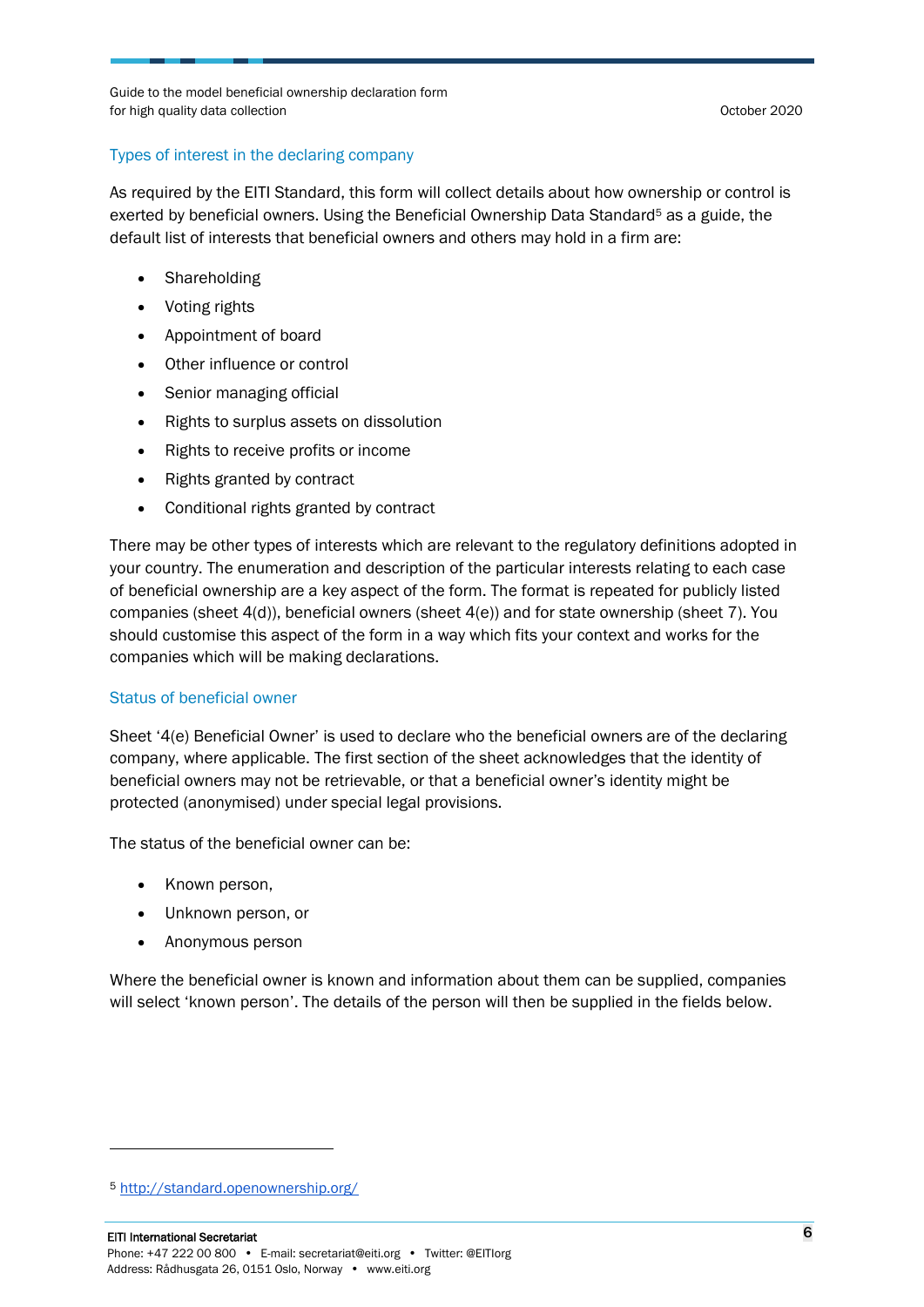In some cases the identity of the beneficial owner is not (yet) known to the person filling out the declaration. Then the person filling out the form should choose the status "Unknown person" and provide more details about why the information is missing.

Where the beneficial owner has been identified, but information about them cannot be disclosed, select 'anonymous person'. For example, there may be legal measures in place to protect beneficial owners' identity where otherwise they would be at risk of violence or intimidation. In such a case, a beneficial owner may have applied to the government or relevant authority to have their details protected. This is the case, for instance, in the UK.<sup>6</sup>

There may be more precise and meaningful terminology in your national legislation and regulations which should be used in place of the general terms used above. In practice, most beneficial owners should be known persons. The principle, however, is that it is better to highlight a gap in knowledge, rather than not know the gap exists. This is an important aspect of reporting beneficial ownership. It both reduces the opportunities for deliberately false reporting and supports the work of administrators and investigators.

#### <span id="page-6-0"></span>Transliteration of names

There are fields on the form for collecting a transliterated version of the declaring company's name and of the beneficial owners names. Providing a version of a person's or company's name in alternative character sets can make the joining and comparison of datasets easier. Fields for alternative names have not been provided for all intermediate companies (for the sake of brevity in the form) but can be added when the form is customised. You can remove these fields if transliteration is not necessary in your country.

#### <span id="page-6-1"></span>Nominees

You should consider your legal requirements around disclosing nominees and nominee shareholdings, as related to your definition of beneficial ownership. This form assumes that nominees acting on behalf of a beneficial owner, are not defined as beneficial owners.

If a nominee is acting on behalf of a beneficial owner, you may want to collect some limited information about nominees. On sheet '4(e) Beneficial owner', on the table at the bottom, you can enter the name of the person acting as a nominee. If this form were transposed into an online form, it could be adjusted to collect additional information such as country of residence/registration and identification number.

Where the nominee is, in fact, one of the direct legal owners, please ensure that the name reported in the column "Nominee name" matches that of the direct legal owner under sheet '4(c) Legal ownership'.

<sup>6</sup> Section 790ZG of the Companies Act 2006.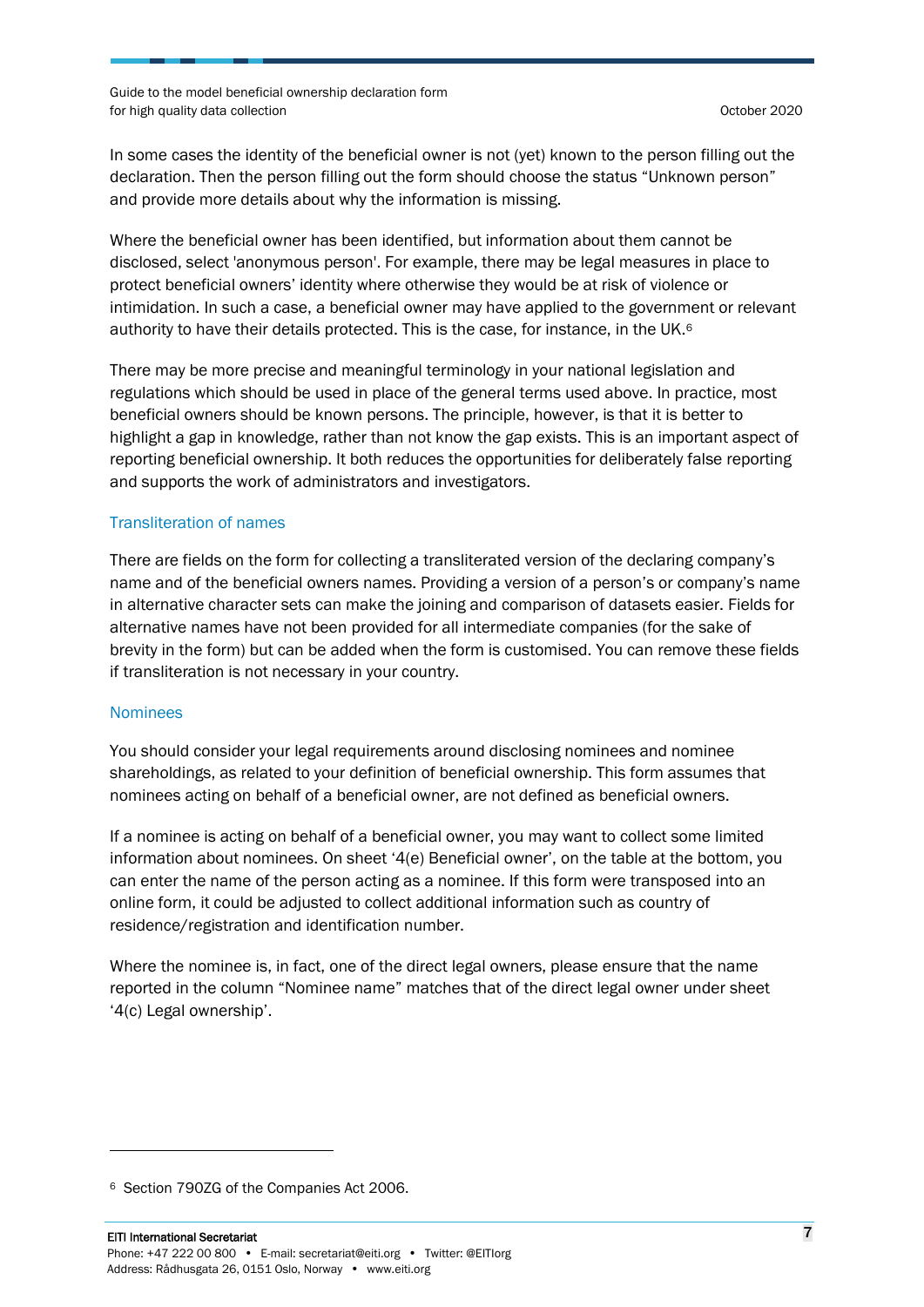#### <span id="page-7-0"></span>Fields for administrative processing

We have provided support for the administration of the disclosure process: a dedicated 'Office use only' sheet, plus a summary of this information at the top of the 'COMPANY DECLARATION' sheet. The fields allow the form to be linked up to cadastral and licensing systems. It also allows for the management of the form as it passes from administrative authorities to the declaring company and back again. See '[How does the form fit with our existing licensing system and](#page-7-3)  [administration?](#page-7-3)' for more information.

#### <span id="page-7-1"></span>Attestation

To improve the reliablility of the information submitted by the form, the form includes a section called "Attestation" (8) at the bottom of the 'COMPANY DECLARATION' sheet. Some countries require that the form signed by a member of the senior management team or senior legal counsel. Review the description of these fields to ensure that they are in line with your requirements.

### <span id="page-7-2"></span>Should we align the form with our company register, extractives licensing system (or other company-centred database)?

Yes. Companies may be submitting information to state and regional authorities on several fronts. For example, a company may be domestically registered and required to maintain accurate details on a state business registry. It may also be listed as an officially recognised provider of services on a government database or submit documentation as part of its applications for an oil, gas or mining license. Duplication of information creates unnecessary overheads.

The form used for collecting beneficial ownership information should complement existing systems. That means, the form should link up to those other systems, or draw information from them, rather than require the submission of duplicate information. The benefits of such alignment are two-fold. For companies, the administrative burden is minimised. For instance, if they change their registered address they need only notify one authority. For government and official authorities, they will spend less time resolving conflicting information about the same company across multiple systems.

The key mechanisms for alignment are: requiring and verifying company identifiers (e.g. company number and business register), drawing in information from other systems, and administrators referring out to records in other systems. See 'How does the form fit with our existing licensing system and processes?'.

### <span id="page-7-3"></span>How does the form fit with our existing licensing system and administration?

We have provided a generic 'Form administrator only' sheet to: